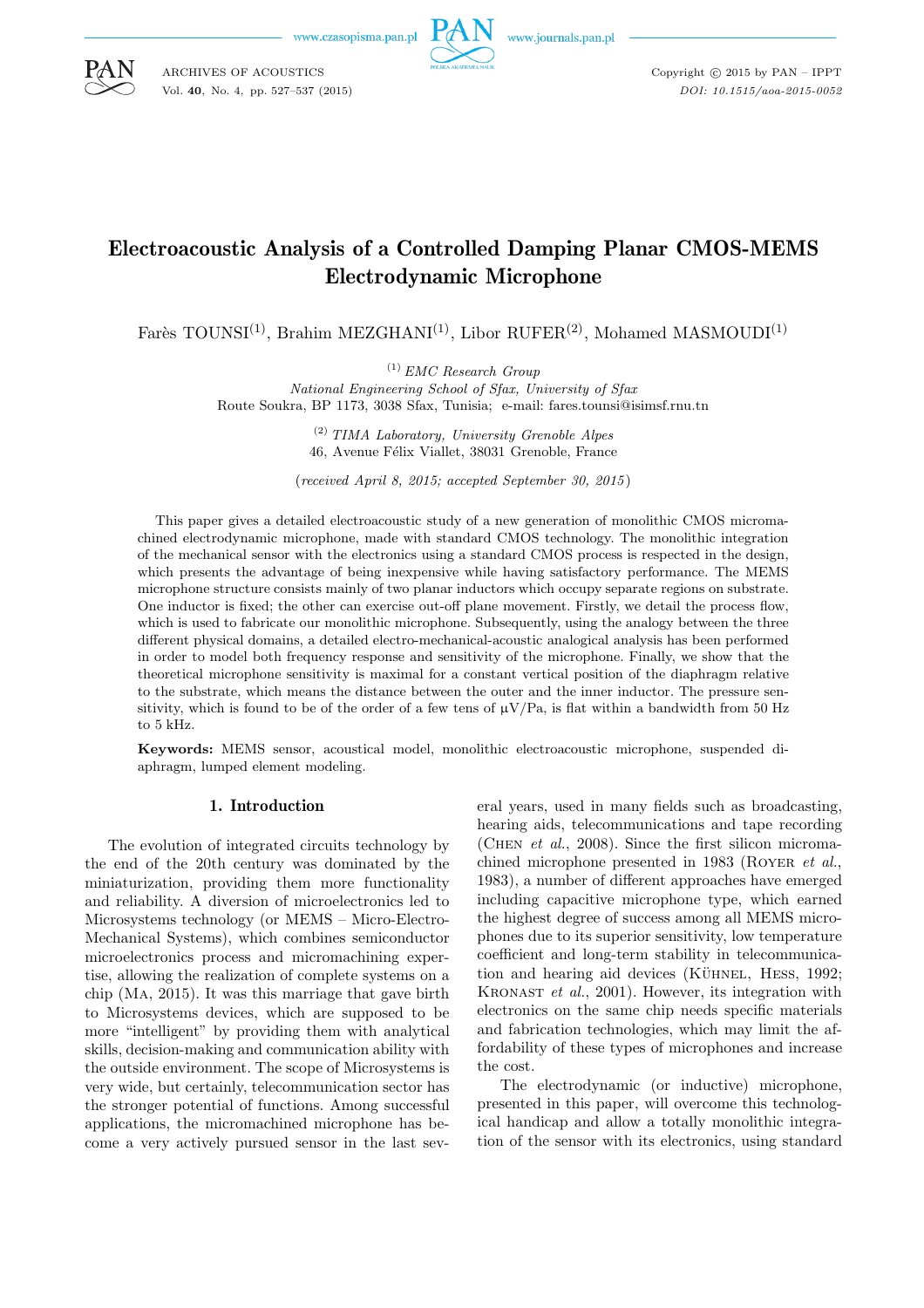

CMOS process. An attempt to manufacture a miniaturized electrodynamic microphone was made in the past, however it combined a diaphragm with coils manufactured in MEMS technology, and a macro-magnet embedded in the external package (Horng *et al.*, 2010). Thus, the introduction of the entirely micromachined electrodynamic microphone can solve size and cost issues since it uses standard silicon CMOS fabrication technology. Moreover, our inductive microphone will represent a high linearity since it generates both even and odd-order harmonics and inter-modulation products (ABUELMA'ATTI, 2007). In this approach, we use silicon and other layers issued from a CMOS process as basic structural materials for the mechanical part of the system. The operation mode of the inductive microphone is based on the variation of mutual inductance between a planar external fixed inductor and an internal suspended one.

In Sec. 2, we present the MEMS-based electrodynamic microphone structure as well as its fabrication flow. The electro-acoustic behavior of the complete microphone structure is detailed in Sec. 3. In Sec. 4, we present the microphone frequency response and the sensitivity simulation results. Finally, Sec. 5 summarizes the present work.

# 2. Description of the microphone and its fabrication process

### *2.1. Planar CMOS-MEMS electrodynamic microphone structure*

The proposed structure of the electrodynamic microphone is shown in Fig. 1 (Tounsi *et al.*, 2009b). The microphone consists mainly of two inductors which occupy separate regions. The first one, a stationary outer inductor  $L_1$ , is placed on top of the substrate. The second one, an inner inductor  $L_2$  is implemented on top of a thin plate suspended over a micromachined cavity. The plate is attached to the substrate using four arms, one at each corner (see Fig. 2a) and serves as the microphone diaphragm. The electromagnetic field necessary for the microphone operation can be produced by an electrical bias applied in one or in



Fig. 1. Structure of the planar CMOS-MEMS electrodynamic microphone.



Fig. 2. A layout showing both inductors used in the electrodynamic microphone in a) top view, b) cross-section.

both inductors. The bias can be insured either with a direct current (*DC*) or with an alternating current (*AC*). Thus, a magnetic field variable in space and/or in time will be generated in the vicinity of the inner inductor  $L_2$ . When an AC biasing is applied, an additional voltage component, named transforming induction, will be induced leading to an increasing of the total voltage magnitude to the detriment of the front-end electronics, which should include an amplitude modulation/demodulation (Tounsi *et al.*, 2009a; Tounsi, 2013). In response to an incident acoustic energy, the suspended diaphragm will vibrate causing a movement of  $L_2$ . According to Faraday's law, the vibration of  $L_2$ within a magnetic field will generate, at its ends, an electromotive force (*emf*), proportional to the amplitude of the incident acoustic pressure. The resulting voltage will be processed by the electronic circuitry integrated on a same chip. This monolithic integration will increase performances, miniaturize the system, increase the sensitivity and in particular decrease the noise, due to the reduction of interconnections parasitic capacitance. Furthermore, this approach focuses on low-cost MEMS microphone obtained by processing chips issued from an industrial standard  $0.35 \mu m$ CMOS process. The cavity under the suspended diaphragm could be fabricated using bulk micromachin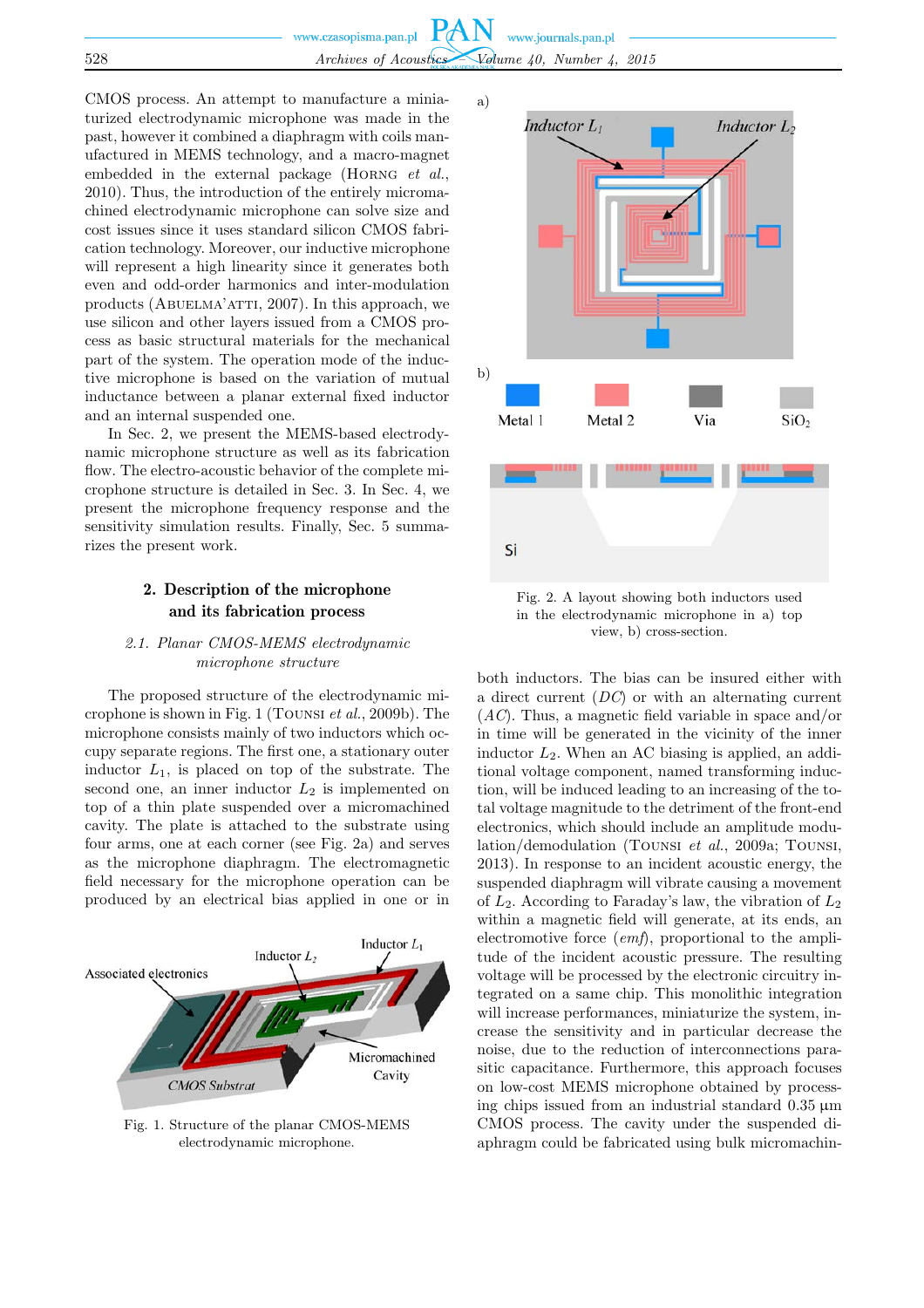ing etching, which is compatible with the standard CMOS process.

Because of the simple layout and symmetry properties of the square geometry, both internal and external spiral inductors will have a squared form. Figure 2a shows a simplified layout of both inductors, having only 5 turns as an example. Several metallic layers can be available in CMOS technology. In our case, the planar inductor is formed with the upper metallic layer (Metal 2, in Fig. 2b) to reduce the parasitic capacitance. Often, the upper metallic layer is thicker than the other layers, thereby minimizing the static series resistance of the inductor. The inner end of the inner inductor is connected by the means of "via" connections with the lower metal layer (Metal 1, as shown in Fig. 2a). The geometric parameters of the inductor pattern (such as spire width, spire spacing, outer and inner effective diameter, number of turns and the inductor shape) are controlled by the desired performances; whereas technological parameters (such as metal conductivity, substrate resistivity, oxide thickness and metal thickness) are fixed by the given CMOS technology.

## *2.2. Fabrication process of the electrodynamic microphone*

The fabrication process of the acoustic sensor is based on a CMOS compatible process followed by an additional bulk micromachining post-process to release both diaphragm and its attachments (Kovacs *et al.*, 1998). We show in Fig. 3 the fabrication process flow of the sensitive part of the sensor (inductors and diaphragm) using steps of CMOS electronics manufacturing for the inductors deposition combined with a post-process used for the diaphragm release. Figure 3a shows a silicon wafer, on which a first dielectric layer of  $SiO<sub>2</sub>$  is deposited and opened by lithography in predefined locations. Thereafter, the contact lines for both inductors are deposited in Metal 1 layer. This step is followed by a dielectric material layer  $(SiO<sub>2</sub>)$  deposition on the entire surface of the chip (see Fig. 3b). There is not detailed the location and the geometry of openings in dielectric and passivation layers to expose the silicon substrate to the etching post-process step. These openings are placed in appropriate locations to obtain an exposed silicon surface and subsequently allow the diaphragm release. In the next step a layer is deposited in Metal 2 to create both inductors  $L_1$  and  $L_2$  and contact pads (Fig. 3c). Next, a final silicon nitride layer is deposited on the inductor as a passivation layer to protect the circuit surface and the processing electronics (Fig. 3c). After the chip fabrication, the final stage is a post-process etching step. It involves a TMAH wet etch that attacks only the bulk silicon and subsequently allows the etching of the cavity under the diaphragm. The final cross-sectional view of



Fig. 3. Fabrication process flow of the planar CMOS-MEMS microphone.

the microphone and the full sequence of layers used in a standard manufacturing process of CMOS ICs are shown in Fig. 3d.

The overall performance of the microphone depends on the size of the suspended diaphragm and is also influenced by the built-in stress. Other parameters, such as the bias voltage and the cavity size, also affect the sensitivity. This is why the microphone must be well dimensioned through an electro-acoustic modeling study, which is the goal of the following section. The induced voltage will be amplified and treated using the nearby electronics monolithically integrated on the same chip.

# 3. Lumped element modeling of the microphone structure

An electroacoustic transducer is a system that converts the acoustic energy to the electrical energy, and vice-versa. In the case of a microphone, the input signal is transferred from the acoustic domain through the mechanical domain (diaphragm deformation) to reach the electrical domain (variation of the B-magnetic field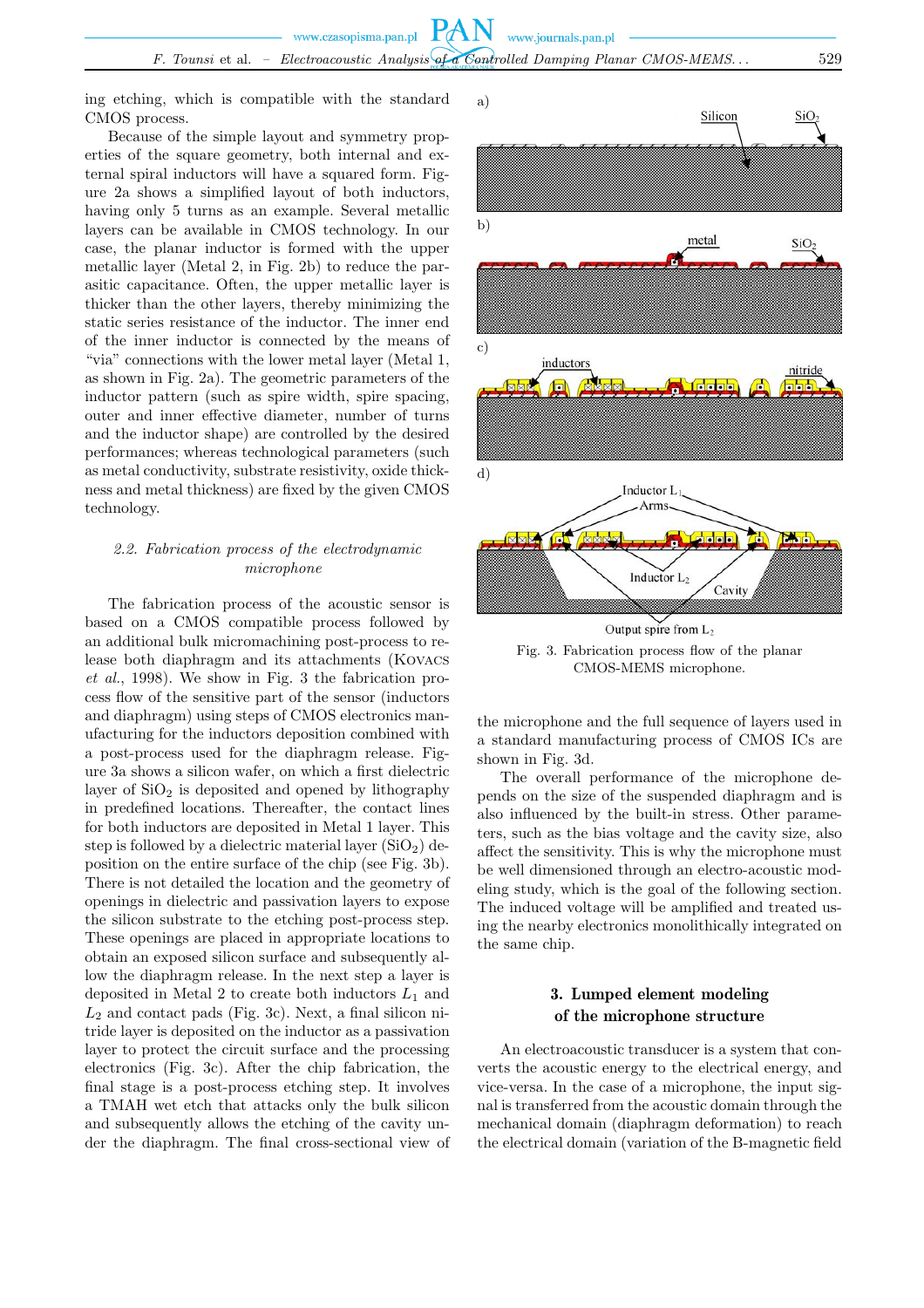leading to the induced voltage in our case). The study of the electroacoustic transducers is commonly performed using lumped element models reflecting electrical, mechanical and acoustic behaviours of the system, which is also the purpose of following subsections (Olson, 1976; Beranek, 1954). This approach remains valid if the smallest acoustic wavelength in the considered frequency range ( $f = 20$  kHz,  $\lambda = 17$  mm) remains sufficiently high compared to the microphone dimensions. In the opposite case, the interaction between the diaphragm and the sound field may cause sound diffraction, which obviously will introduce errors in the sensor frequency response (BLACKSTOCK, 2000).

#### *3.1. Basis of the electro-acoustic modeling*

To derive a lumped element model equivalent to a physical device excited by mechanical, acoustic or electromagnetic phenomena, an analogy between different involved physical domains should be used. This will ease the solution of mechanical and/or acoustic systems through converting these coupled problems to the electrical domain and then solving the resulting electrical analog model using classical circuit theory. Acoustic elements encountered in physical devices involve resistances, masses or compliances, according to the behaviour of the device's part in response to an acoustic flow. In our model, the acoustic pressure corresponds to a voltage; an acoustic flow corresponds to a current and volume displacement to an electrical charge. When applying analogy between different energy fields, a lumped element model of the microphone can be built. The analogy requires putting in series all elements crossed by the same acoustic flow and putting in parallel elements corresponding to a flow addition. Lumped element modeling can determine the transducer characteristics as sensitivity, frequency response (particularly amplitude and phase), complex acoustic impedance of the diaphragm, electrical equivalent impedance and the intrinsic electrical noise of the microphone. Moreover, the introduction of transformers allows gathering different domains in the same linear circuit (BLACKSTOCK, 2000). The derived diagram of a mechanical-acoustic system always comes down to that of Fig. 4, in which the ideal transformer models the mechanical-acoustic coupling. In this case, the coupling is managed by the pair of equations  $F = pS$  and  $v = -q/S$  (BERANEK, 1954). In practice, a transformer is always accompanied by impedance at its input and output ports (see Fig. 4b). In the microphone system, the mechanical part is modeled by a source of a strength F and impedance  $Z_m$ , on the other hand, the acoustic part by a source of strength  $p$  and impedance  $Z_a$ . The circuit, shown in Fig. 4c, is the acoustic equivalent of that of Fig. 4b with the impedance and the force transferred from the



Fig. 4. Representation of the mechanical-acoustic coupling in the form of a) transformer between the two domains, b) coupling scheme, c) equivalent acoustic scheme.

primary to the secondary winding, so avoiding using a transformer. Thus, the equivalent impedance and pressure are given by  $Z_{am} = Z_m/S^2$  and  $p_F = F/S$ , respectively.

#### *3.2. Microphone equivalent electro-acoustic circuit*

The electrodynamic microphone structure can be simplified by a symbolic mechanical-acoustic circuit given in Fig. 5a. It consists of a suspended diaphragm, which separates the back chamber from the front space, attached by four arms playing a role of mechanical springs. We consider, as the only possible movement, a vertical harmonic oscillation around its equilibrium (or rest) position, which progressively damps until it stops. This damping comes, on one hand, from the acoustic radiation and the reaction forces of the environment opposing to the movement, and, on the other hand, from the energy losses by internal friction in the suspension. The electroacoustic lumped equivalent model, shown in Fig. 5b, essentially consists of five components:  $\{1\}$  the radiation impedance,  $M_{rad}$  and  $R_{rad}$ , generated by the diaphragm movement,  $\{2\}$  the diaphragm impedance itself,  $M_{mem}$  and  $C_{mem}$ , {3} the impedance of holes around the diaphragm attachment arms,  $M_{open}$  and  $R_{open}$ , and  $\{4\}$  the acoustic compliance of the cavity beneath the diaphragm,  $C_{back}$ . In our electroacoustic model, the voltage is represented by the sound pressure acting on the diaphragm,  $p_{in}(t)$ , and the current is represented through the acoustic flow,  $q(t)$ . Subsequently, an explanation of each equivalent circuit element is detailed.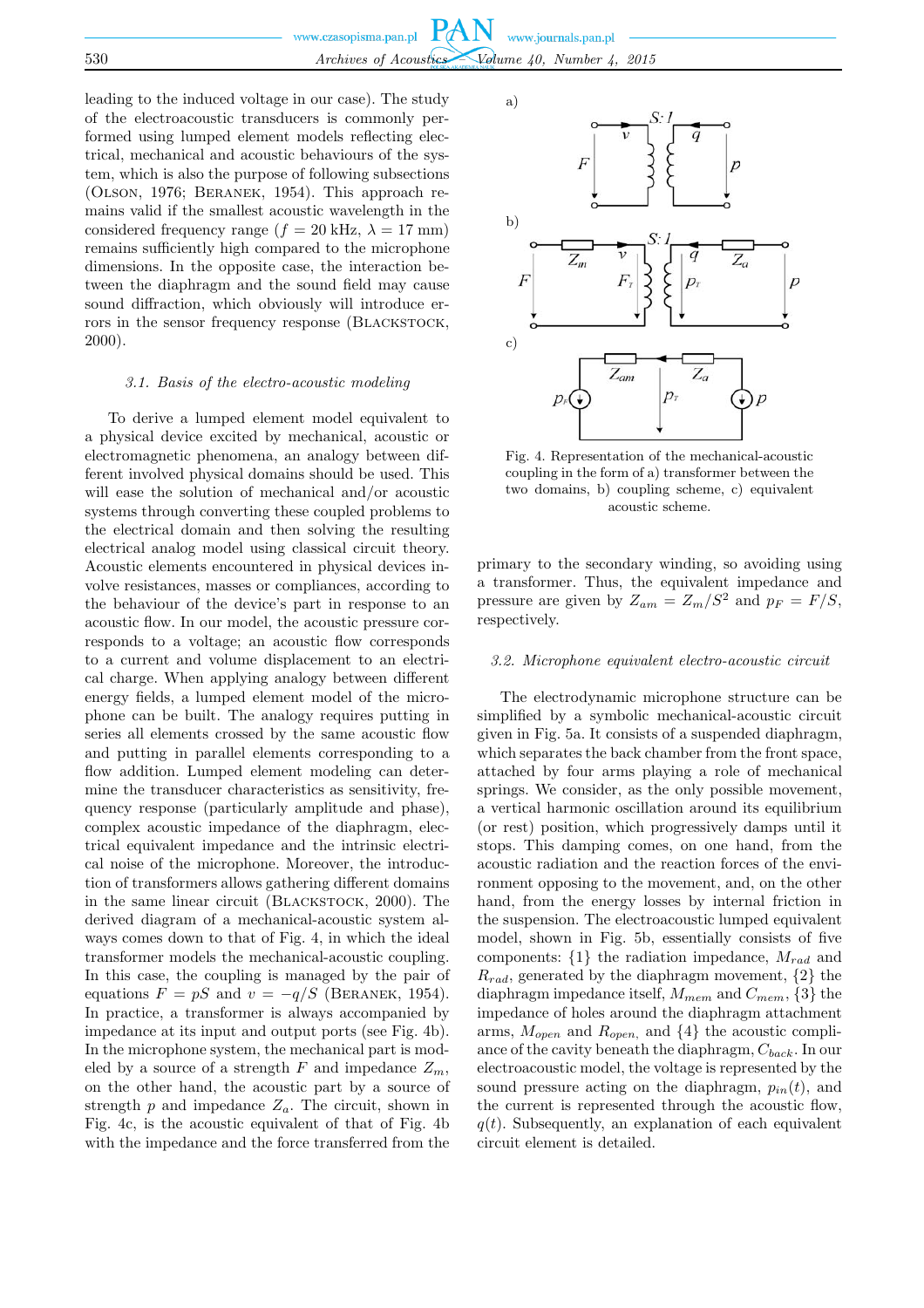

Fig. 5. a) The symbolic mechanical-acoustic circuit, b) the equivalent lumped element model of the electrodynamic microphone structure.

#### *3.2.1. Radiation impedance*

The front of the electroacoustic transducer is comprised of a suspended square diaphragm, flat, thin and sufficiently rigid, attached to the substrate by four arms. For small diaphragm dimensions, compared to the wavelength  $\lambda$ , the phase effect and diffraction become negligible and the force developed by the pressure does not depend on the incidence angle (omnidirectional microphone). We can consider that the diaphragm behaves as a rigid piston with active surface  $S$  (Rossi, 2007). When the diaphragm vibrates in response to a sound pressure, a sound wave is generated in contact with the air particles and radiates outward, it acts as a speaker (BALTES *et al.*, 2005). This mechanism may be important if the length of the acoustic wave is less than or equal to a certain dimension of the mechanical element, which is rare in MEMS. A radiation of a rigid piston is represented by mechanical radiation impedance,  $Z_{rad}$ , consisting of a radiation mass,  $M_{rad}$ , and a radiation resistance,  $R_{rad}$ . This mechanical impedance is given for a square piston by (Morse and INGARD, 1968):

$$
\underline{Z_{rad}^{me}} = c_{air}\rho_{air} \left[\theta_0(ka) - j\chi_0(ka)\right],\tag{1}
$$

where  $j$  is the unit imaginary number,  $a$  is the diaphragm square side,  $c_{air}$  is the speed of sound in air,  $\rho_{air}$  is the density of air, k is the wave number which

is equal to  $\omega/c_{air}$  (or  $2\pi/\lambda$ ,  $\lambda$ : wavelength),  $\omega$  is the angular frequency of the incident wave and  $\theta_0$  and  $\chi_0$ are given by:

$$
\theta_0(x) = 1 - \frac{2}{x}J_1(x), \qquad \chi_0(x) = \frac{2}{x}H_1(x),
$$
 (2)

where  $J_1$  and  $H_1$  are the Bessel functions of the first kind and the Struve function of order one, respectively (HOWARD, CAZZOLATO, 2014). By dividing Eq. (1) by  $S<sup>2</sup>$  and applying a Fourier series expansion for  $J<sub>1</sub>$  and  $H_1$  when  $ka \rightarrow 0$  gives the following expression:

$$
\frac{Z_{rad}^{ac}}{Z_{rad}^{ac}} = \frac{c_{air}\rho_{air}}{a^2} \left[ \frac{1}{8} (ka)^2 - j\frac{4}{3} \frac{ka}{\pi} \right]
$$

$$
= \frac{1}{8} \frac{\rho_{air}}{c_{air}} \omega^2 - j\frac{4}{3\pi} \frac{\rho_{air}}{a} \omega = R_{rad} + j\omega M_{rad}.
$$
 (3)

The acoustic radiation impedance can be viewed as a sum of an acoustic resistance plus an acoustic mass. The negative sign in the expression of  $M_r$  indicates that towards low frequencies, the air particle velocity is in a phase lead of 90◦ with respect to pressure.

#### *3.2.2. Impedance of the diaphragm and attachment arms*

In the electrodynamic microphone structure, the diaphragm and its attachment arms represent a mechanical resonator, which is a key element in the acoustic-mechanical transduction scheme. If we can assume that the diaphragm can vibrate without deformation and it is not limited by a damping, it can be considered as a piston with a mass  $m$  and an active surface S, attached with a substrate through arms with a spring constant (stiffness) of  $k$ . The total mechanical impedance is then given by the sum of the impedances of the diaphragm and of the attachment arms. The vibration of the diaphragm attachment arm is modeled by the mechanical impedance composed of its reduced mass and an ideal compliance  $C_{mem}$ . The value of the arms compliance,  $C_{mem}$ , is inversely proportional to their mechanical stiffness,  $k_{zz}$ . Several stiffness types are studied and their expressions are given in a previous paper (Tounsi *et al.*, 2009b). The second term, constituting the system mass, is the sum of both, diaphragm and arms equivalent masses, considered in harmonic vibration. Therefore, the total mechanical impedance of the system is expressed as:

$$
\underline{Z_{mem}^{me}} = j\omega(M_{mem} + M_{arms}) + \frac{1}{j\omega C_{mem}}.\tag{4}
$$

By converting Eq. (4) from the mechanical to the acoustic domain, the acoustic impedance of the diaphragm with four attachment arms can be obtained by dividing the mechanical impedance by  $S^2$ . The equivalent mass of each arm, in harmonic vibration mode, is expressed by the concept of reduced mass.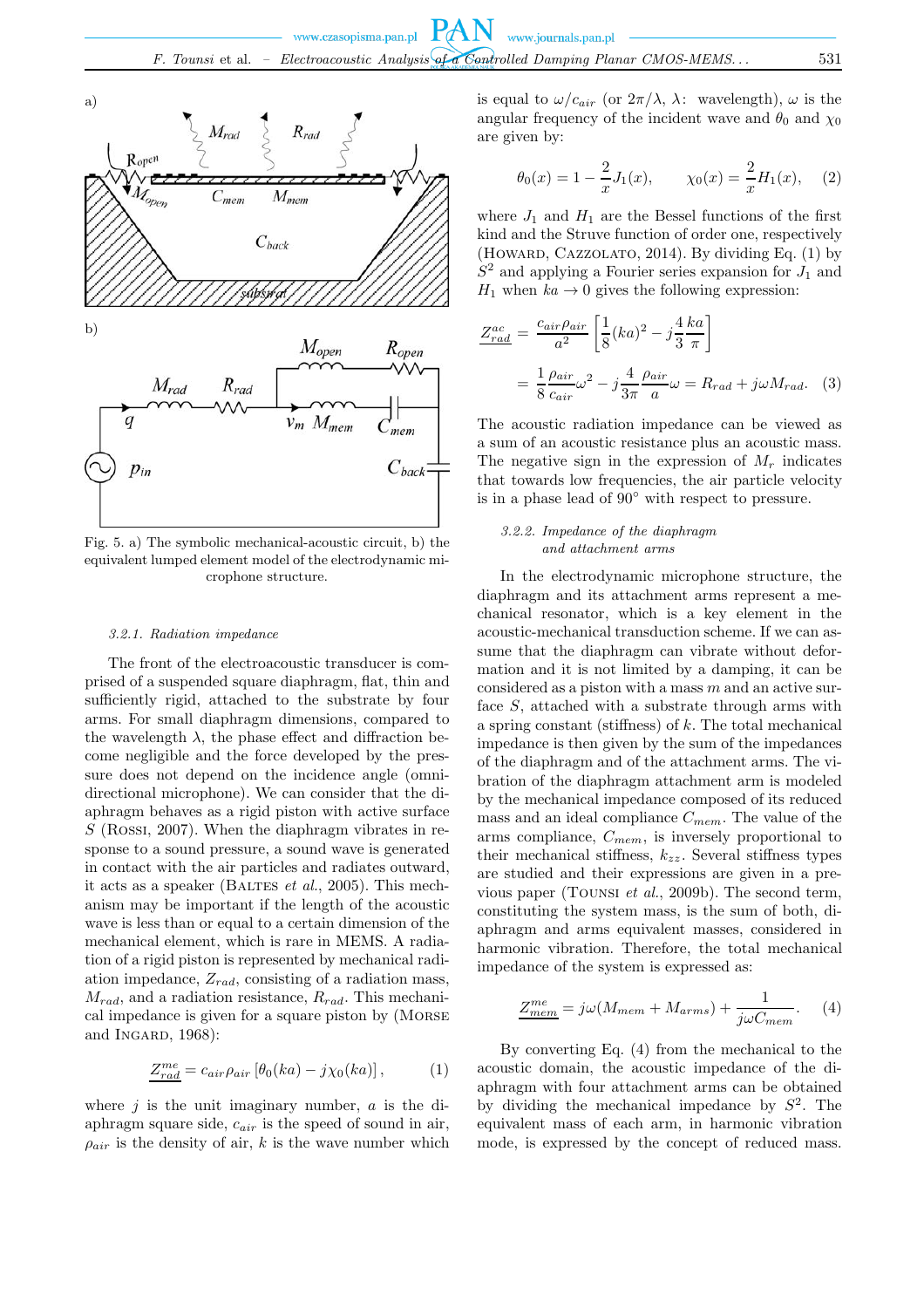The reduced mass of a beam clamped at one side, with respect to the anchor, can be calculated, through a simplified approach, by multiplying the real mass by the coefficient 0.236 (Mir *et al.*, 2002), so the total acoustical impedance will be approximated by the following equation:

$$
\underline{Z_{mem}^{ac}} = j\omega \frac{\rho_0}{a^2} \left( t + 4 \cdot 0.236 \frac{tw_b}{a} \right) + \frac{k_{zz}}{j\omega a^4}, \quad (5)
$$

where  $\rho_0$  and t are the average density and the equivalent thickness, respectively, of the materials forming the diaphragm (or the arm) and  $w<sub>b</sub>$  is the width of the arm.

#### *3.2.3. Impedance of diaphragm openings*

It is necessary, for microphone operation, to consider two types of slots. Firstly, the slots delimited by the attachment arms and the substrate are found on all four sides of the diaphragm. These arms are used not only to fix the suspended diaphragm to the substrate but also to provide additional flexibility to this diaphragm. Secondly, the openings, which are placed at the middle of the diaphragm, are used to facilitate the penetration of the etching solution below the diaphragm during the micromachining of the bulk silicon. A detailed explanation and the analysis of the selected locations and openings number, both around the diaphragm and those at its middle part, can be found in (Tounsi *et al.*, 2009b). If the airflow through the diaphragm openings can be assumed to be incompressible, the openings can be described by complex acoustic impedance. Neglecting the end correction, this impedance,  $Z_{open}^{ac}$ , can be described by an acoustic resistance in series with a mass and is written as (Rossi, 2007)

$$
Z_{open}^{ac} = \frac{12\eta_{air}t}{l_h w_h^3} + j\omega \frac{6\rho_{air}t}{5l_h w_h},\tag{6}
$$

where  $\eta_{air}$  and  $\rho_{air}$  are, respectively, the air viscosity and density coefficient at 20 $\mathrm{^{\circ}C}$  and  $l_h$  and  $w_h$  denote the length and width of an opening, respectively. A slot, or opening, is considered as narrow if its width is less than  $0.003/\sqrt{f}$  (Rossi, 2007). The transit of sound waves in a narrow slit is influenced predominantly by the acoustic resistance, which is due to the viscosity of air.

Since the incident acoustic flow will be divided between all openings on the diaphragm surface, their equivalent impedances should be placed in parallel within the electro-acoustic model. If the size of each opening is equal, the total opening impedance is obtained if  $Z_{open}$  is divided by the total number of openings located on the diaphragm surface.

#### *3.2.4. Acoustic impedance of a cavity*

When the air volume in the cavity under the diaphragm, which is closed at its end, is compressible, it can be assimilated to either an acoustic compliance or a resistance. The compliance consideration is valid if its side is bounded by  $0.05\sqrt{\pi/f}$  and  $10\sqrt{\pi/f}$  (Rossi, 2007). Assuming no significant flow is present in the back cavity and the air is a perfect gas, the impedance of the acoustic compliance is given by the following equation (Rossi, 2007):

$$
\frac{Z_{back}^{ac}}{j\omega V} = \frac{\rho_{air}c_{air}^2}{j\omega V},\tag{7}
$$

where  $V$  is the volume of the back cavity which equivalent mass is neglected in our model. So, in the case when the depth of silicon bulk micromachining is comparable to the diaphragm size, the cavity is modeled by an air chamber. Otherwise, when the etching depth is small, a viscous damping is produced via the air film compression trapped between the diaphragm and the cavity base. This viscous squeeze film damping arises from the interaction of the air with a mechanical structure in motion. Like all surface phenomena, it has a much greater influence on the microscopic scale than in the macroscopic scale. Thus, in the case of a microstructure moving perpendicular to the substrate (see Fig. 6), we commonly use the Reynolds equation to determine the damping forces (Bao, 2000). This general equation, which describes the thin gas compression phenomena, is expressed as follows:

$$
\frac{\partial}{\partial x}\left(\rho G^3 \frac{\partial p}{\partial x}\right) + \frac{\partial}{\partial y}\left(\rho G^3 \frac{\partial p}{\partial y}\right) = 12\eta \frac{\partial(\rho G)}{\partial t}, \quad (8)
$$

where  $p$  is the ambient pressure variation,  $p_0$  the reference pressure of the undisturbed fluid,  $\eta$  the fluid viscosity,  $\rho$  its density and G is the instantaneous height of the air gap. To linearize and also simplify the Reynolds equation, several hypotheses are considered such as a small displacement (relative to the air gap), small changes in pressure (with respect to the reference pressure), rigidity of the structure, etc. Finally, for two rectangular plates of length  $L$  and width  $B$ , which are not perforated, the mechanical damping coefficient can be given by (Bao, 2005):

$$
b_{rec} = \frac{\eta_{air} L B^3}{G_0^3} \beta \left(\frac{B}{L}\right),\tag{9}
$$



Fig. 6. Illustration of the squeeze film damping occurring through air compression during the diaphragm vertical fluctuation.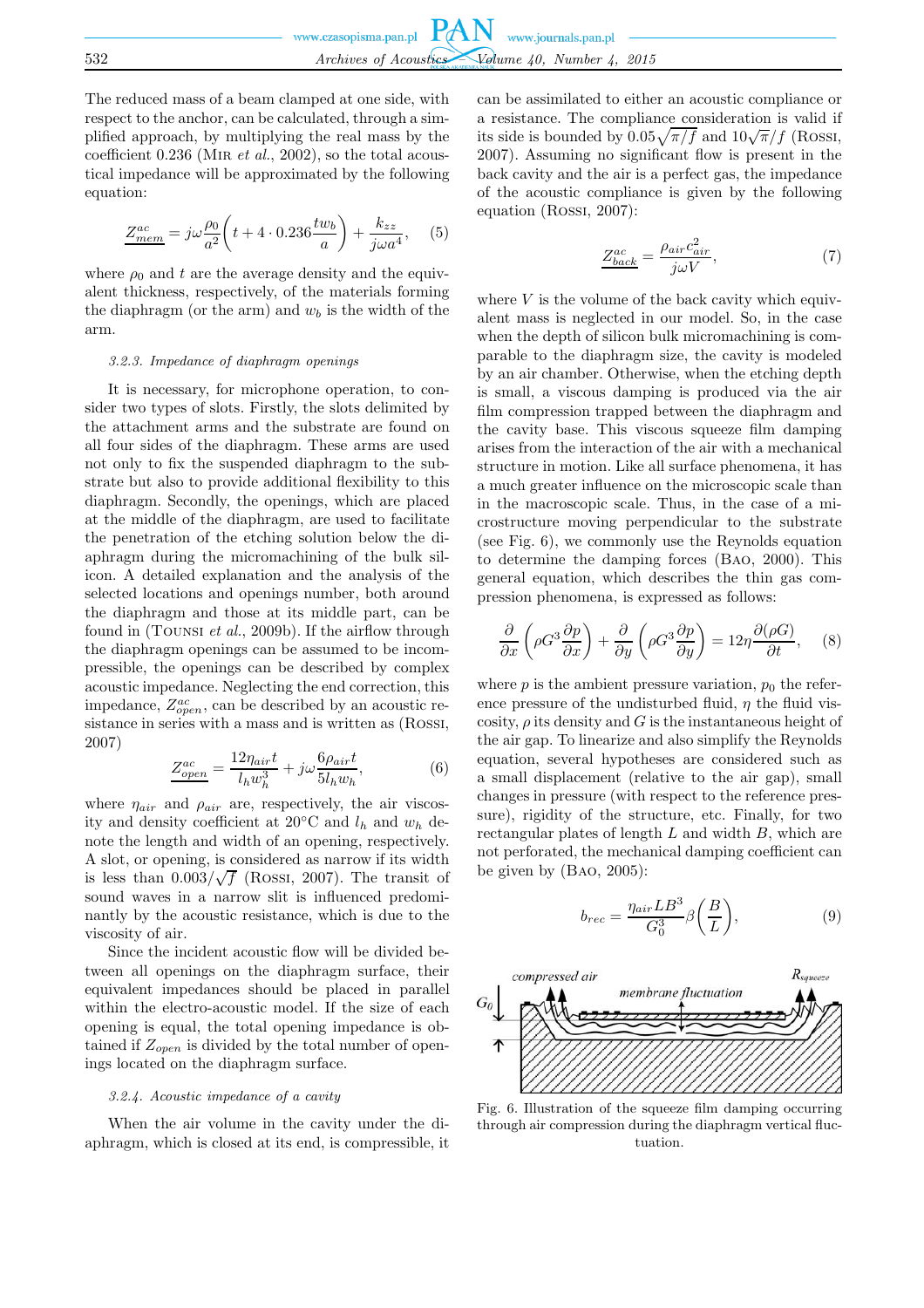where  $G_0$  sets the reference thickness of the air gap around which oscillates the structure and  $\beta$  is a function of B/L ratio, given by (Bao, 2005):

$$
\beta\left(\frac{B}{L}\right) = \left\{1 - \frac{192}{\pi^5} \left(\frac{B}{L}\right) \sum_{n=1,3,5,\dots}^{\infty} \frac{1}{n^5} \tanh\left(\frac{n\pi L}{2B}\right)\right\}.
$$
 (10)

For a square diaphragm  $(L = B)$ , the  $\beta$ -function is evaluated to be equal 0.42, and then the acoustic equivalent of the damping coefficient, resulting from the division by  $S^2$ , is equivalent to a resistance given by the following equation:

$$
R_{squeeze}^{ac} = 0.42 \frac{\eta_{air}}{G_0^3}.\tag{11}
$$

Table 1 summarizes the acoustic impedances of the various elements in the simulated circuit. The mass of our diaphragm has been evaluated and was found to be equal to  $13.4 \mu$ g.

Table 1. Values of the electro-acoustic circuit simulated components (when  $G_0 = 50$  m).

| Equivalent<br>component | Acoustic<br>mass<br>$\left[\mathrm{kg/m^4}\right]$ | Acoustic<br>resistance<br>$\left[\mathrm{kg/s.m^4}\right]$ | Acoustic<br>compliance<br>$\left[\mathrm{kg/m^4}\right]$ |
|-------------------------|----------------------------------------------------|------------------------------------------------------------|----------------------------------------------------------|
| Radiation               | 364.21                                             | $4.42 \cdot 10^{-4} \omega^2$                              |                                                          |
| Diaphragm               | $3.4 \cdot 10^6$                                   |                                                            | $1.94 \cdot 10^{-11}$                                    |
| Apertures               | 167.93                                             | $2.86 \cdot 10^{+9}$                                       |                                                          |
| Cavity                  |                                                    | $6.24 \cdot 10^7$                                          |                                                          |

# 4. Microphone frequency response and sensitivity

The microphone structure can be, in a first order approximation, simplified as a mass-spring system without damping. This structure has a vibration natural frequency (resonance) equal to  $\omega_0 = \sqrt{k/m}$ , therefore, the relationship between the vibration amplitude and the system frequency has a peak at  $\omega_0$ (Fig. 7). In order to broaden the system bandwidth



Fig. 7. Frequency response of the diaphragm displacement of a case of the electrodynamic microphone with the effect of an external damping (curves 1 to 5).

around its resonance frequency, the vibration amplitude must be attenuated using an energy dissipation mechanism (damping effect). An optimum damping is found as a trade-off between the constant vibration amplitude bandwidth and level (Bao, 2005).

#### *4.1. Theoretical frequency response of the microphone*

Generally, transduction mechanisms considered for a pressure microphone design exploit either electrical or magnetic fields. The choice of one of these two families of transduction defines the microphone behaviour in the frequency domain. The microphone sensitivity is proportional to the diaphragm displacement when the electrical field is used for electromechanical transduction (capacitive or piezoelectric principle); the term of "displacement microphone" is often used to name this family. If the microphone transduction effect is based on the magnetic field (electromagnetic or electrodynamic principle), the sensitivity is then proportional to the diaphragm velocity, and we call the corresponding family as "velocity microphone". This difference must be taken into consideration when designing the vibration system and considering its resonant frequency. In the case of capacitive microphone, the resonant frequency coincides with the high cutoff frequency. The electrostatic microphone is designed to operate at the frequency range lower than the resonant frequency where its constant frequency response is controlled by the rigidity. For microphones using a magnetic field, the resonant frequency is located at the center of the useful frequency range of the microphone (Merhaut, 1981). Accordingly, the resonant frequency, of these microphones, is substantially lower than that used in the capacitive counterparts. This requirement can be met using either a heavier mass or a smaller spring constant. The electrodynamic microphone is designed to operate at the frequency band around the resonant frequency where its constant frequency response is controlled by the resistance.

Therefore, the electrostatic microphone is designed to operate at its controlled constant rigidity band. Unlike the electrodynamic microphone, that is designed with a damping, which must be constant throughout the useful frequency band. Therefore, displacement microphones are controlled through their compliance, while the velocity microphones are controlled through their resistance. Figure 7 shows, as an example, the diaphragm relative velocity with low damping (in curve 1) along with the effect of an increased damping (in curves 2–5). Notice that since the damping increases, the output at the mid-band becomes increasingly flat, but at the expense of the sensitivity. To achieve a satisfactory frequency response while keeping a good overall sensitivity, several design techniques can be employed. The diaphragm is damped in the case of a conventional electrodynamic microphone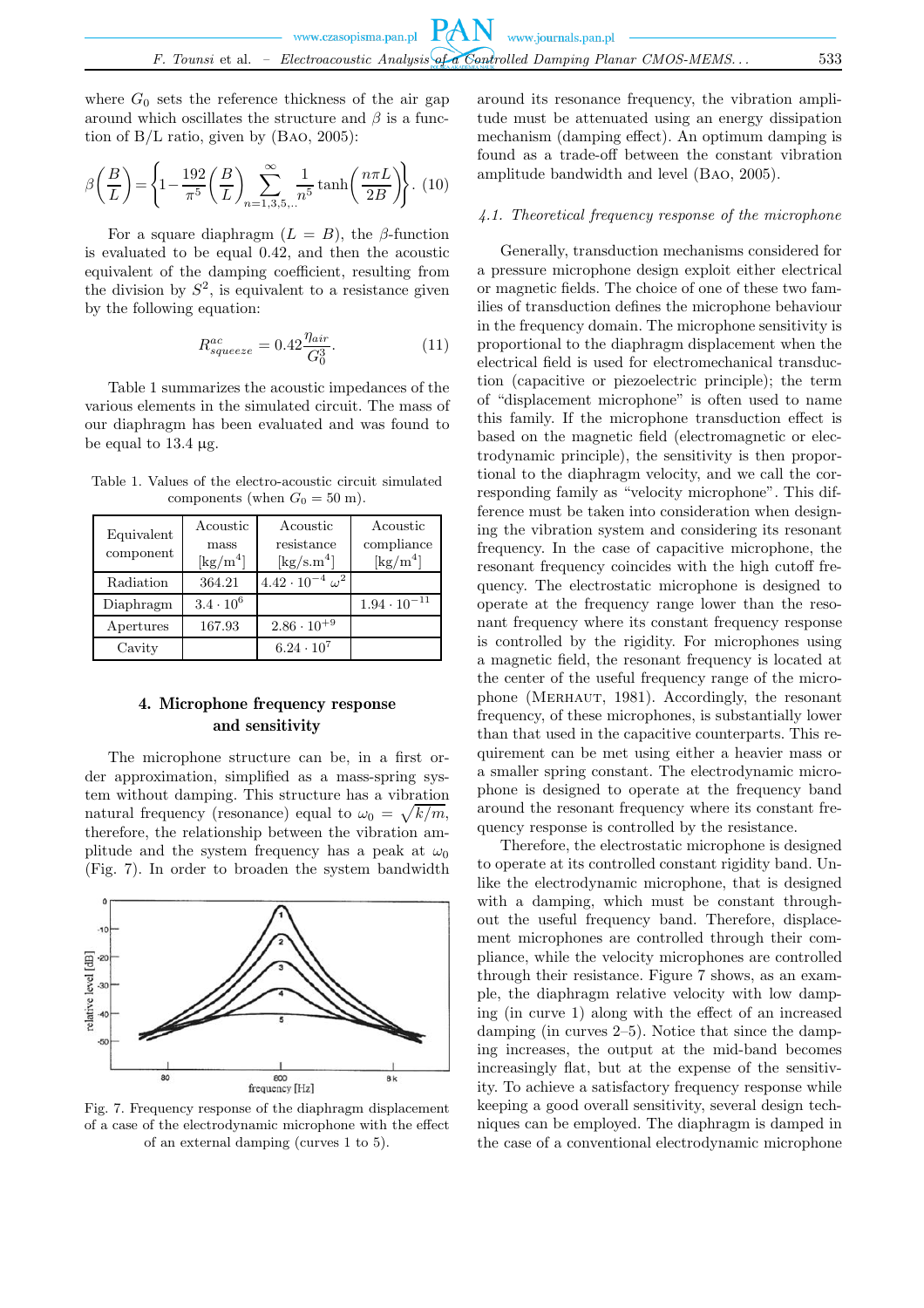by placing a thin layer of silk (or felt) in the opening between the coil and the air chamber in the rear. In general, the resonant peak is reduced by about 25 to 35 dB, producing the response shown by the curve 5. Adding other damping in mid frequencies by the same method may cause unsatisfactory sensitivity in the system output.

The microphone sensitivity is defined by the ratio between the output voltage and the incident sound pressure on the diaphragm top surface (Gong, 2004). For most applications, the sensitivity of the microphone must be relatively flat and independent of the incident wave frequency. As it was already explained, two kinds of microphones can be distinguished, namely: {i} velocity type (resistive controlled) or {ii} displacement type (compliance controlled). Indeed, as the diaphragm velocity  $v_m$ , is inversely proportional to the total impedance of the equivalent acoustic circuit  $(v_m \sim 1/Z_{equ})$  for a velocity microphone type, the requirement to have an independent frequency sensibility within the expected frequency range, leads to the condition that  $Z_{equ}$  is purely resistive. Consequently, the resonance peak of the diaphragm and attachment arms must be damped (or controlled) using a resistor. Similarly, knowing that the displacement and velocity are related with the following expression  $\xi_m = v_m / j\omega$ leads that  $Z_{equ}$  must have a character of a compliance to satisfy the condition for the frequency independent characteristics of the displacement microphone.

In the condenser microphone, the sensitivity is proportional to the distance between the two vibrating plates. Thus, the back diaphragm is often perforated to bring it as close as possible to the top one, in order to reduce the air viscosity effect between them. In our setup, this problem does not arise since the rapprochement to ensure is horizontal instead of vertical. In fact, the average diameters of the two inductors should be as close as possible.

#### *4.2. Microphone sensitivity evaluation*

The acoustic equivalent circuit of the microphone structure is achieved by substituting the back cavity impedance with an acoustic resistance, given by Eq. (11). For different  $G_0$ -values, the total impedance curves of the equivalent circuit are shown in Fig. 8a, and the diaphragm velocity vibration is shown in Fig. 8b. Curves numbered from 1 to 5 correspond to descending values of  $G_0$ , as given in Table 2. We note in our design that the curve of the equivalent impedance shape is almost dominated by the microphone back cavity impedance  $(Z_{equ}^{ac} \equiv Z_{back}^{ac})$  for different  $G_0$ -values (see Fig. 8a). So, to design a velocity microphone with a frequency independent sensitivity, the  $Z_{equ}$  module must be constant along the considered frequency range. In order to achieve this requirement, the diaphragm resonant frequency,  $f_0$ , should be firstly



Fig. 8. Shape of the a) acoustic equivalent impedance, b) diaphragm displacement depending on the incident wave frequency for different  $G_0$ -values.

Table 2. Evaluated microphone sensitivity and bandwidth values according to air gap thickness.

| Air gap thickness | Sensitivity | Bandwidth     |
|-------------------|-------------|---------------|
| $G_0$ [µm]        | $S$ [µV/Pa] | [Hz]          |
| 70                | > 41.1      | $286 - 1.48k$ |
| 60                | > 26.37     | $210 - 2.01k$ |
| 50                | > 21.11     | $134 - 3.15k$ |
| 40                | > 7.81      | $74 - 5.5k$   |
| 30                | - 3.3       | $37-10.85k$   |

adjusted to the bandwidth geometric center, and secondly, damped using a resistive effect. Thereafter, it is necessary to vary the acoustic resistance value in order to damp the diaphragm vibration around the resonant frequency (see Fig. 8a) by reducing the depth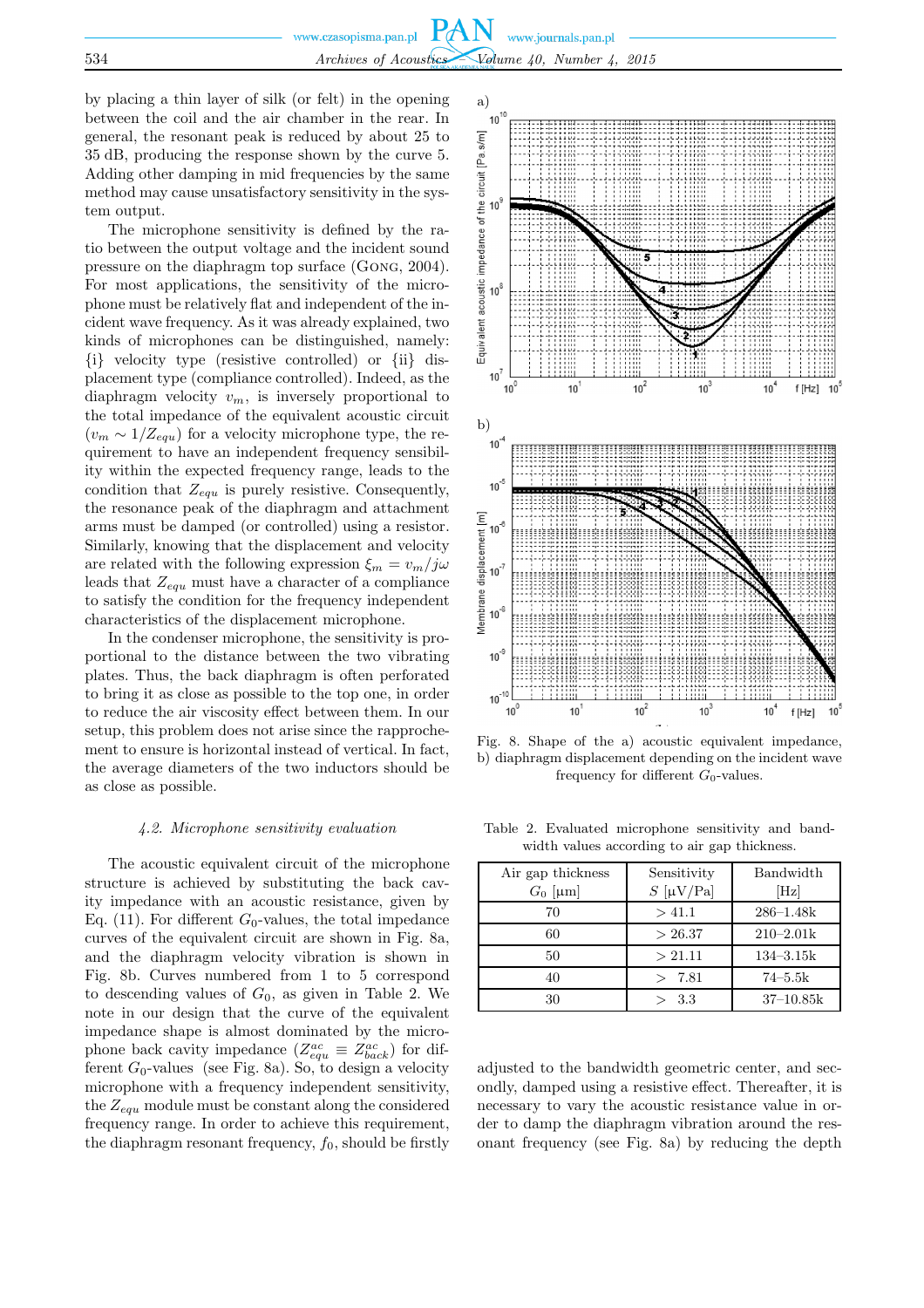

Fig. 9. Considered equivalent scheme of the two inductors (Tounsi, 2013).

of the cavity and subsequently the value of  $G_0$ . From the equivalent circuit of the microphone in Fig. 5b, the displacement of the diaphragm is calculated by the following equation:

$$
\underline{\xi_m} = \frac{p_{in}}{j\omega \underline{Z_{equ}^{ac}} S} \frac{\underline{Z_{open}^{ac}}}{\underline{Z_{open}^{ac}} + \underline{Z_{mem}^{ac}}}.
$$
(12)

The expression  $\mathcal{Z}^{ac}_{open}/(\mathcal{Z}^{ac}_{open}+\mathcal{Z}^{ac}_{mem})$  comes from the fact that the incident wave is divided into two parts, which can be modeled as a current divider: one portion of the wave strikes the diaphragm and the another portion passes through the openings. The diaphragm openings play a similar role as an exhaust vent in capacitive microphones. Their role lies in equalizing the pressure between the back cavity and the atmospheric ambient air, and thus eliminating the effect of the barometric pressure, which leads otherwise to a static deformation of the diaphragm. The impedance value of this equalization hole is chosen such as, within the microphone bandwidth, the flow rate through the hole is negligible.

The microphone velocity curve as a function of the incident wave frequency for different  $G_0$ -values is presented in Fig. 10a. So as to achieve flat microphone sensitivity response knowing that the diaphragm performs a constant velocity over the frequency band (see Fig. 10a), we need to use an induced voltage equation which depends only on the velocity. The induced voltage expression is found by evaluating the mutual inductance expression between the two inductors  $L_1$ and  $L_2$ , we adopted an approach that consists of replacing both of them by two single turns formed by  $n_1$ superposed spirals for the first and  $n_2$  spirals for the second (see Fig. 9). The side of the resulting spiral is given by the average diameter of the inductors,  $d_{ava}$ , of each inductor. Therefore, the output voltage expression that will be used, expressing the cases when only



Fig. 10. Shape of the (a) velocity (b) microphone sensitivity as a function of the incident wave frequency for different values of the air-gap thickness  $G_0$  (Curves numbered from 1 to 5 correspond to descending values of  $G_0$ , as given in Table 2).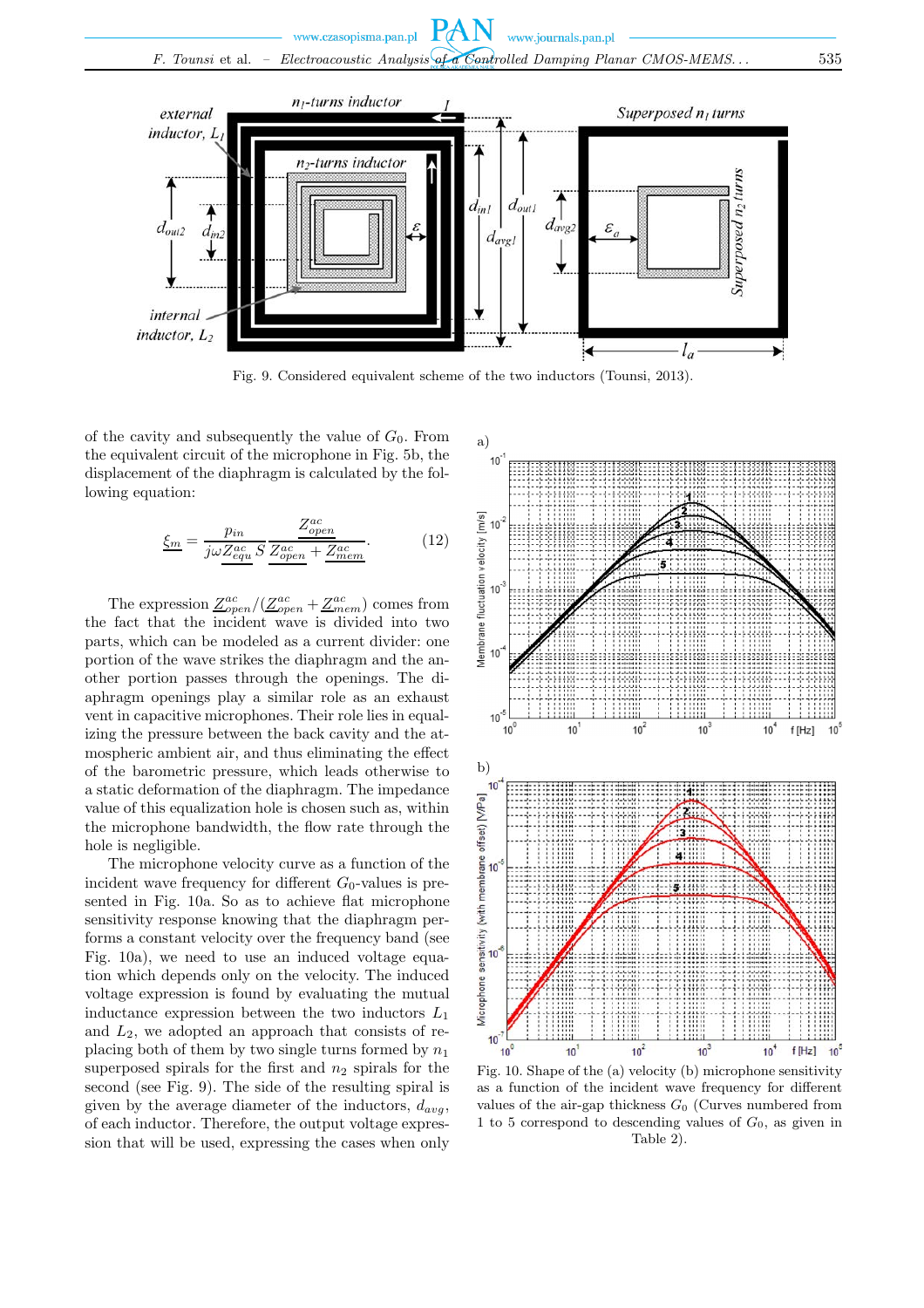the primary inductor is biased with a DC current  $I_0$ and the diaphragm undergoes a horizontal offset lag, is given by (Tounsi, 2013):

$$
V_{off} \approx n_1 n_2 \frac{\mu_0}{\pi} \left( \frac{l_a (l_a - 2\varepsilon_a)}{\varepsilon_a \sqrt{8\varepsilon_a^2 + l_a^2}} \right) I_0 v_m
$$
  
=  $B_{\text{max}} I_0 v_m$ , (13)

where  $\varepsilon_a$  is the average distance between the average inner inductor diameter and outer one and  $l_a$  is the average outer inductor diameter, as shown in Fig. 9. It may be noted in this biasing case that the induced voltage is linearly proportional to the rate of change of the diaphragm vibration. In this configuration, the diaphragm must be positioned in advance within a vertical offset where the B-magnetic field is constant and maximum (Tounsi, 2013). Finally, the microphone sensitivity is then plotted in Fig. 10b, and its equation is given by the following expression:

$$
S = \frac{\Delta V}{\Delta P} = \frac{B_{\text{max}} I_0 \omega \xi_m}{p_{in}}.
$$
 (14)

The microphone sensitivity is mainly determined by the resonant structure, which is governed by the mass and the bending constant, and secondly by the damping which is a function of the air flow between the back chamber and the ambient air. From Fig. 10b, we note that when the air gap thickness increases, the whole circuit sensitivity also increases, but at the expense of bandwidth. In the case of the electrodynamic microphone, the system is over-damped and the damping resistance mainly controls its performance. At the design phase, the resonant frequency is chosen as a center frequency of the useful frequency band. The value of the resonant frequency appears from the resulting sensitivity curve only as a mean value of the low- and high-frequency limits. Therefore, the air gap must be carefully optimized to achieve acceptable and sufficient bandwidth. Table 2 summarizes evaluated microphone sensitivity and bandwidth values for different air gap thicknesses. According to Table 2, sensitivities in the range of tens of  $\mu V/Pa$  can be achieved, as also shown in Fig. 10b. This sensitivity magnitude is comparable to that reported in literature for some micromachined piezoresistive and piezoelectric microphones (Sheplak *et al.*, 1998; HOROWITZ *et al.*, 2007).

In the lower frequency end, the electrodynamic microphone bandwidth is limited in particular by the size of the diaphragm and also the rigidity of the arms, which do not allow the diaphragm to reproduce the wide variations of the sound pressure (low-speed and high elongation). At the upper end of the audible spectrum, the bandwidth degradation is mainly due to the effect of inertia of the diaphragm, which leaves it insensitive to small acoustic variations with low energy (high-speed and low elongation). The choice of microphone design parameters (such as inductor size,

diaphragm size, arms flexibility, etc.) cannot afford a faithful conversion in both low and high frequency ends, since theoretically, the diaphragm behaves in an opposite way at each of the frequency extremities. For instance, to allow for a rapid diaphragm oscillation, the elastic attachment arms should be flexible at low frequencies and rigid at high frequencies. Alternatively, the diaphragm must be lightweight and therefore have a reduced size at high frequencies, but of considerable length at low frequencies to induce a high power (Faraday's law). The electrodynamic microphone characteristics resulting therefore from a compromise, and must be adapted to the frequency spectrum of the sound signal to transcribe. Thus, for a specific application, both bandwidth and sensitivity should be optimized through a compromise in order to found and achieve the best efficiency.

### 5. Conclusion

The purpose of this paper is to introduce the design and discuss the electro-mechanical-acoustic behaviour of a new generation of MEMS-based electrodynamic microphone. So, we demonstrated that the operation principle of the monolithic acoustic sensor can be similar to the macroscopic one (traditional). The proposed design is based on two planar spiral inductors and realized using a standard industrial technology completed by a post front side bulk micromachining (FSBM) process. Its operation mode is based on the variation of mutual inductance between an external fixed inductor and an internal suspended inductor. The paper presents the equivalent electrical model describing the microphone acoustic behaviour. The model is built by connecting in parallel components on which same pressure (force) is being applied, and in series components crossed by the same flow (flow velocity). This generated model allows us to estimate the microphone's sensitivity basing on the velocity conversion approach, controlled by a resistance (or damping). The evaluated sensitivity of such a microphone has a value in the range of tens of  $\mu V/Pa$  and has a flat response in the 50 Hz to 5 kHz frequency band. The requirement for this sensitivity, as mentioned previously, is to ensure a diaphragm offset at the location where the magnetic field is at its maximum. In conclusion, we succeeded to have a theoretical flat sensitivity over the entire audio band for a new MEMS-based electrodynamic microphone with a magnitude comparable to that reported in literature for micromachined silicon microphones.

#### References

1. Abuelma'atti M.T. (2007), *Large signal performance of micromachined silicon inductive microphones*, Journal of Applied Acoustics, **68**, 10, 1286–1296.